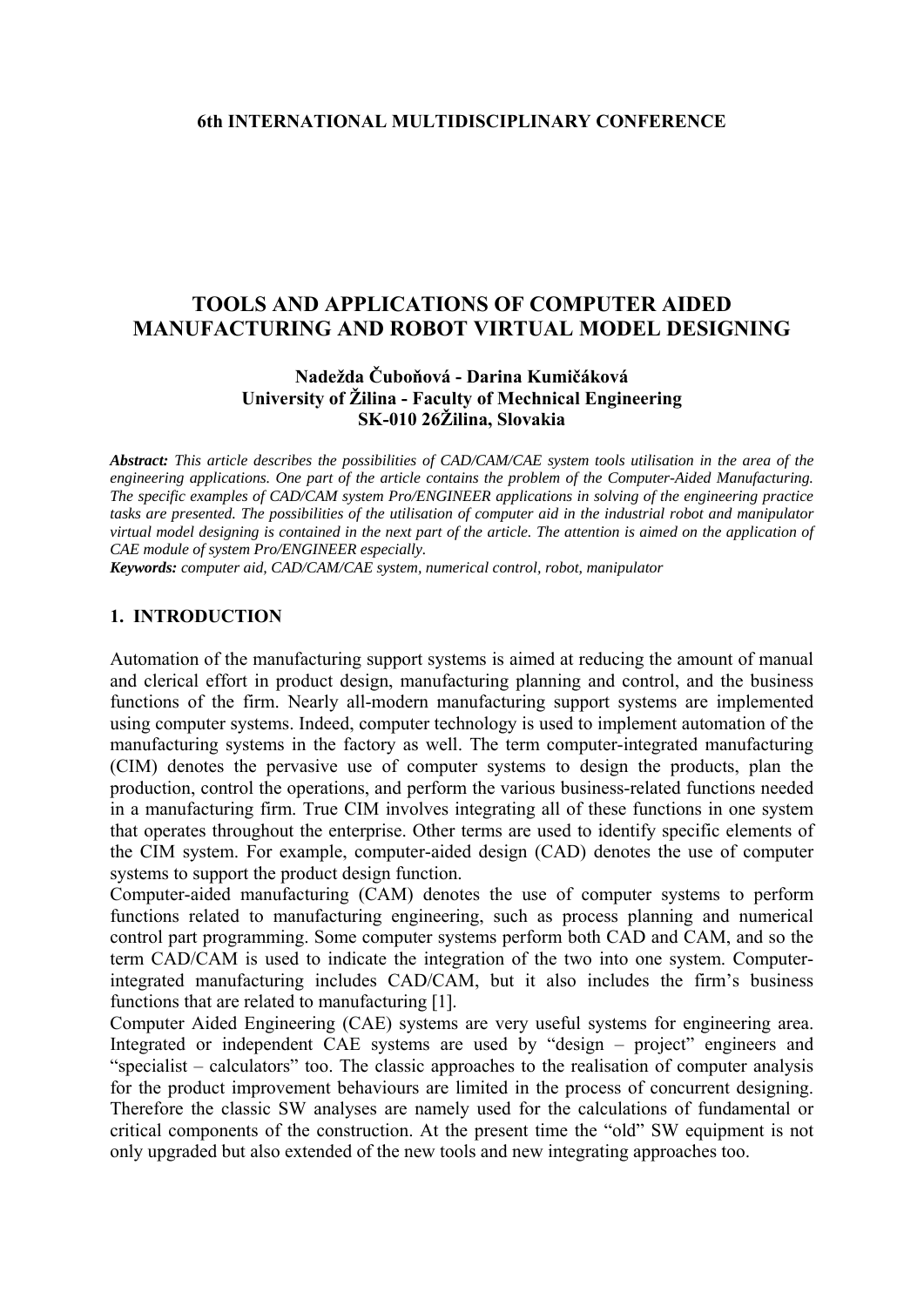## **2. COMPUTER AIDED MANUFACTURING (CAM)**

Computer-aided manufacturing (CAM) is the technology concerned with the use of computer systems to plan, manage, and control manufacturing operations through either direct or indirect computer interface with the plant's production resources. One of the most mature areas of CAM is numerical control, or NC. This is the technique of using programmed instructions to control a machine tool that grinds, cuts, mills, punches, bends, or turns raw stock into a finished part. The computer can now generate a considerable amount of NC instructions based on geometric data from the CAD database plus additional information supplied by the operator. Research efforts are concentrating on minimizing operator interactions.

## **2.1 Characteristic of CAD/CAM system**

Modern "open architecture" CNC systems, based on industrial personal computer (PC) structures prefer programming and operation in the CAD/CAM mode. CAD/CAM is concerned with the engineering functions in both design and manufacturing. The method of manufacturing a product is a direct function of its design. CAD/CAM technology, it is possible to establish a direct link between product design and manufacturing engineering.

The goal of CAD/CAM system, it is possible to take the design specification of the product as it resides in the CAD database and convert it into a process plan for making the product, this conversion being done automatically by the CAD/CAM system. A large portion of the processing might be accomplished on a numerically controlled machine tool. As part of the process plan, the NC part program is generated automatically by CAD/CAM. The CAD/CAM system downloads the NC program directly to the machine tool by means of a telecommunications network.

Several CAD/CAM systems from various firms are at the market nowadays. They differ from degree of integration, technical equipment and last but not least the price of the system. The main representative of present CAD/CAM system are - Pro/ENGINEER, Catia, I-DEAS, UNIGRAPHICS, and Euclid 3 etc. At present time CAD/CAM systems have a dominant position in the air, automobile and space industry primarily.

## **2.2 Utilization of CAD/CAM systems Pro/ENGINEER in practice**

Pro/ENGINEER is full parameter 3D graphic CAD/CAM system, determined mainly for general manufacture engineering and for automation of design engineering. System covered the whole processes from preliminary design, through drawing documentation to programs for manufacturing of designed parts on numerical control machine tools. With graphical system Pro/ENGINEER is possible to create fully, unambiguous and accurately space model of solid body-simply and quickly. Pro/ENGINEER contains about 35 modules that directed for individual applications (Pro/NC, Pro/ Moldesign etc.).

Department of Measurement and Automation University of Žilina-Faculty of Mechnical Engineering has cooperation with some mechanical engineering plants that use system Pro/ENGINEER in their technological preparation of production. In frame of this cooperation the Department participate on solving some problems from the area of the CAD/CAM system utilization. For example it was the proposal of new technology for the production of mould, which are used for pneumatic tyre mould (MATADOR MACHINERY, a.s. Púchov). The other tasks solved the proposal of postprocessor verification for a milling machine DECKEL MAHO MH 700 in plant KONŠTRUKTA – Industry a.s. Trenčín or proposal of manufacturing process for flange TS 200 AZ1 (KDR, s.r.o., Žilina)-fig.1.The main problem at the solving of this task was to propose new fixtures for manufacturing of flange, suitable tool and technological parameters, decreasing of cutting time. The simulation of created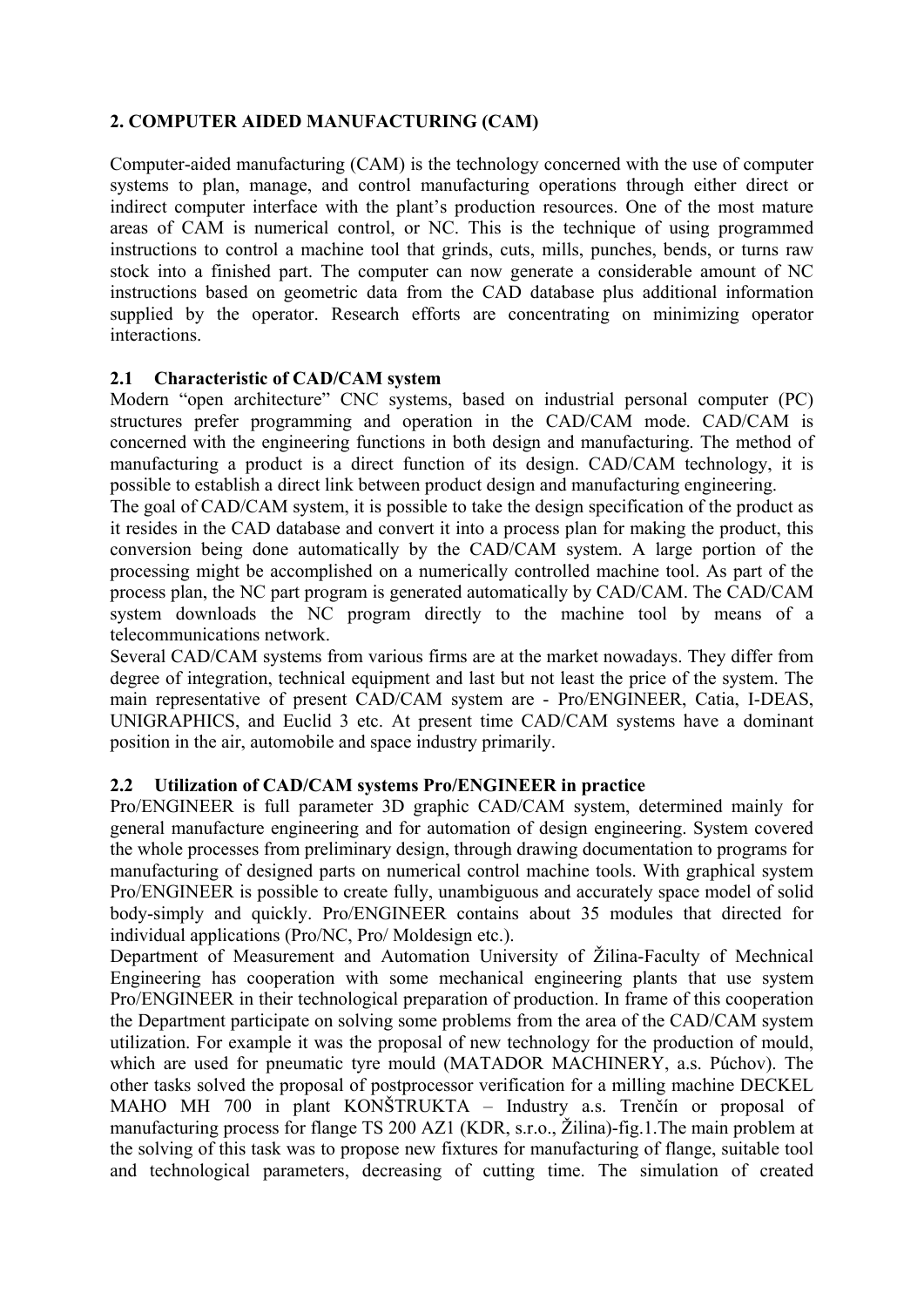manufacturing process of flange in CAD/CAM system Pro/ENGINEER allowed us to display all critical places of the manufacturing process, the collision of the tool with the workpiece or fixtures.



*Fig.1a) Design of fixtures proposal b) Fixture and piece for manufacturing process modelling in CAD/CAM system Pro/ENGINEER* 

# **3. COMPUTER AIDED ENGINEERING (CAE)**

The computer simulation is very significant tool for designers. The reason is – to understand to the behaviour of the technical systems before their prototype production. Therefore many analytical programmes have been created in the last thirty years for engineering area. These programmes are entitled as Computer Aided Engineering (CAE). The present – day trends show the shift from the tradition analyse based on FEM toward to CAE technologies, which are the source of today company costs economising [4]**.** 

# **3.1 Characteristics of system Pro/MECHANICA**

System Pro/MECHANICA is very well known world CAE system, which integrates abilities to simulate and optimise the product behaviour with co-operation of the other CAD systems. *Pro/Mechanica is an independent CAE system, which has the next characteristics:* 

- The own system for spatial image creation, which is taken over from the CAD system Pro/ENGINEER (part/assembly 3D model creation with aid of the parametric structural elements as logical relationship, model tree, parameters, relations and so on).
- Integration with other CAD systems as Pro/ENGINEER, Pro/DESKTOP, ICEM, CADDS 5, CATIA a Unigraphics (IGES, VDA, STEP, DWG, DXF and so on).
- The common user interface taken over from Pro/ENGINEER for the preparation and evaluation of all calculation types.
- Speed, quality and precision of the obtained results. The user states result precision before calculation starting. He is informed about a result quality during the solving. The used tools do not require special knowledge of numerical methods. That is why this system is suitable for designer-project engineers.
- Global Sensitive Analysis, which enables to observe how change of the model parameter influences the model behaviour automatically.
- Multidiscipline optimisation the other parameters of CAD model have to be optimised in one study design. For example, minimisation of mass of the robot arm construction so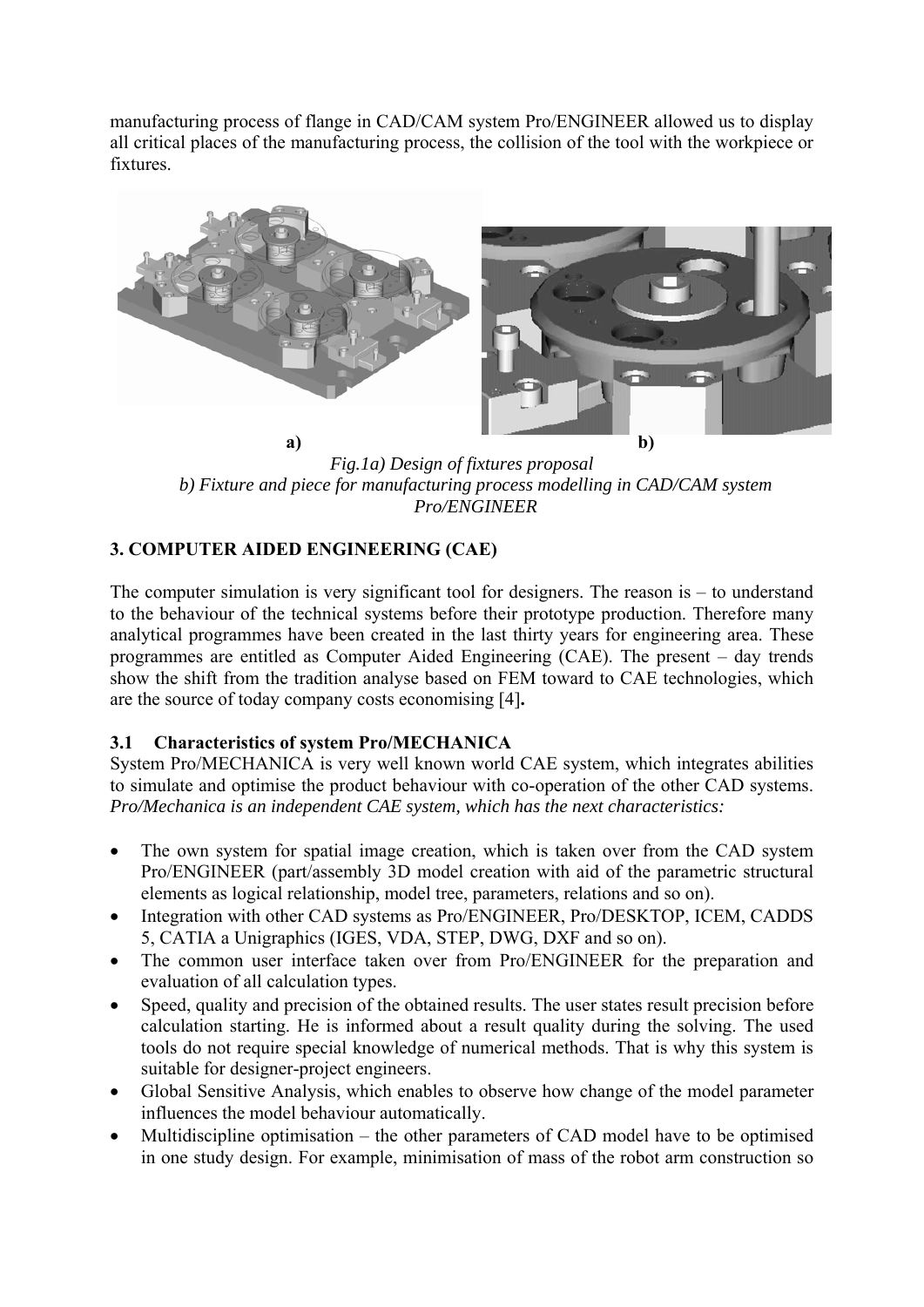to do not exceed the permissible value of deformation maximum and state of stress limit too.

System Pro/MECHANICA consists of the next modulus:

- o *Pro/MECHANICA Structure Simulation Package* (static, modal, dynamic analysis and optimisation of parts/assemblies behaviour, contact analyses and so on),
- o *Pro/MECHANICA Thermal Simulation Package* (stationary and non-stationary thermal transmission and thermal conductance),
- o *Pro/MECHANICA Motion Simulation Package* (static, kinematic and dynamic analyses of the mechanism motion),
- o *Pro/MECHANICA Fatique Advisor* (prediction of the production lifetime).

## **3.2 Example of CAE application in Robotics**

Robots and manipulators are complex mechatronic devices that are designed for the concrete applications. Their construction (mechanical subassembly) is very different. In the first stage of the robot development, the goal of CAx systems utilisation is most of all creating of 3D complete model of robot mechanical subsystem. Such spatial model contains important information about geometric shape, mass properties and mechanism number parts. With help of tools of the suitable CAE system, designer have to watch for example an interference occurrence in assembly and to make a different analysis types that lead to mechanism functionality verifying before the prototype will be produced. The usage of the module Pro/MECHANICA Motion Simulation Package is very suitable for designer to obtain information of the 3D model of robot design correct functionality. After a preparation of the robot design assembly (define material of all components, datum points, coordinate systems, joint axis, drivers or loads and measures) the robot virtual model has to be tested. The implementation of damping, friction or spring into virtual model come it up to the real product and give assumption that the motion analysis results will be have a "high – real" information significance. The example of the motion analysis application is showed in Fig. 2. There is presented the result of the student semester work, in which have been created preliminary design of automatic workplace, equipped with two arm manipulation unit for handling with geometrically simple parts. One arm takes off the part from the position (1) and put it on the table - position (2). The second arm handles with parts from position (2) to the position (3) on the conveyor. The movement of all both arms and single shifter are synchronised to prevent some collisions.



*Fig.2. Virtual model of the two-arm manipulation unit, verified in Pro/MECHANICA*